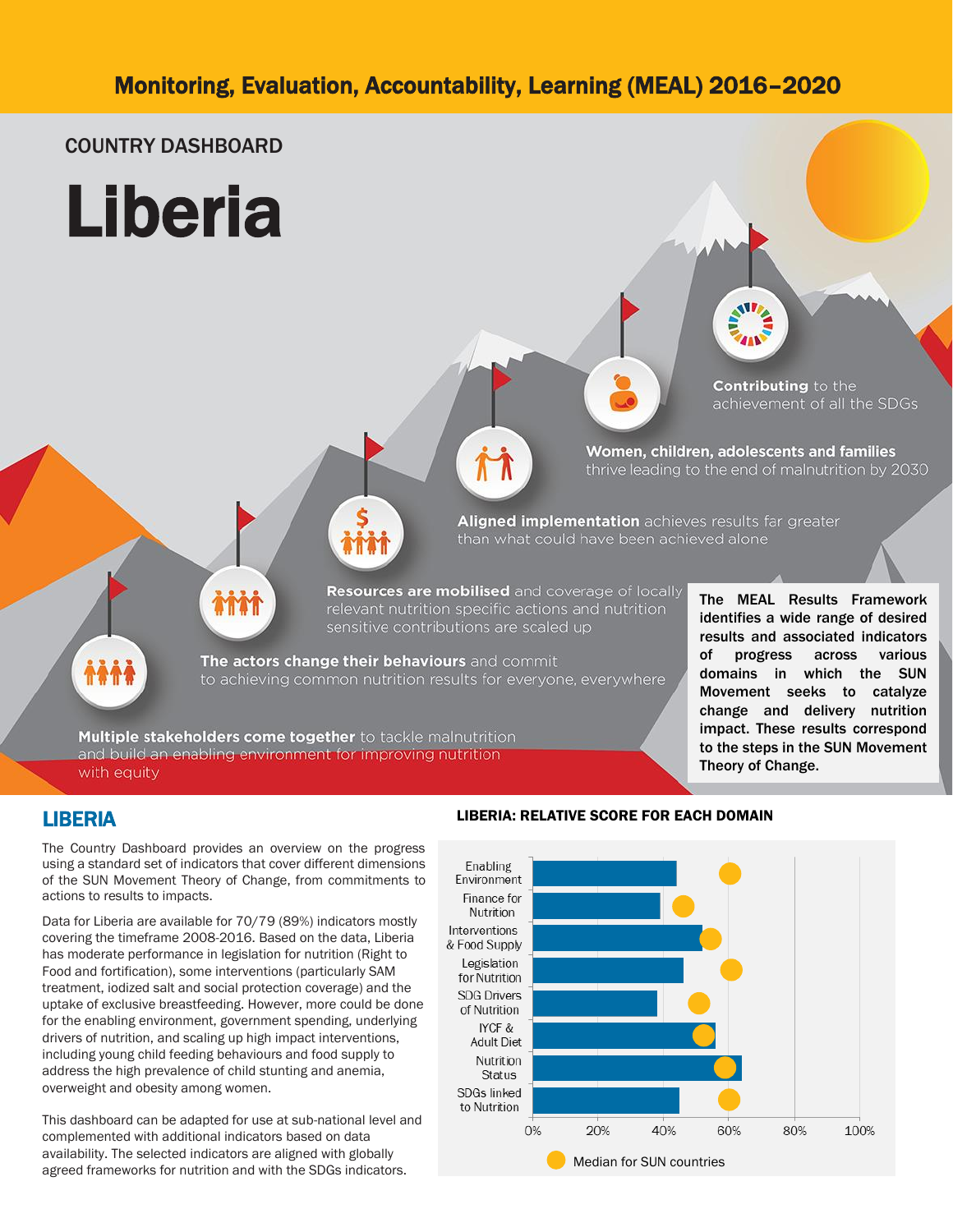

| Enabling Environment |
|----------------------|

|         | <b>INDICATOR</b>                                               | <b>SCORE</b>    | <b>YEAR</b> | <b>SUN COUNTRY</b><br><b>MEDIAN</b> |
|---------|----------------------------------------------------------------|-----------------|-------------|-------------------------------------|
| 1.1     | Existence of a Multi-Stakeholder Platform (MSP)                | Yes             | 2016        | 56/60                               |
| 1.2     | Number of networks (UN, business, donor, civil society)        | 3               | 2016        | 3                                   |
|         | A) UN Network Functionality Index                              | 2               | 2016        | 4                                   |
|         | B) SUN Business Network Functionality Index                    | 0               | 2016        | $\mathbf 0$                         |
|         | C) SUN Civil Society Network Functionality Index               | 3               | 2016        | 3                                   |
| 1.3     | <b>SUN Movement Processes Score</b>                            | No data         |             | 52%                                 |
| 1.4     | <b>WHA Targets in Nutrition Plans</b>                          | $\Omega$        | 2008        | 2                                   |
| 1.5     | <b>NCD Targets in Nutrition Plans</b>                          | 0               | 2008        | 0                                   |
| $1.6\,$ | Information Systems for Nutrition Index                        | 18              | 2016        | 21                                  |
| 1.7     | Integration of Undernutrition in National Development Policies | Rank 65         | 2015        | 42                                  |
| 1.8     | Integration of Overnutrition in National Development Policies  | <b>Rank 116</b> | 2015        | 90                                  |
| 1.9     | Mobilization of High-level Advocates                           | None            | 2016        | $1 - 2$                             |



|               | <b>INDICATOR</b>                                                | <b>SCORE</b>  | <b>YEAR</b> | <b>SUN COUNTRY</b><br><b>MEDIAN</b> |
|---------------|-----------------------------------------------------------------|---------------|-------------|-------------------------------------|
| 2.1           | National budget spending for nutrition                          |               |             |                                     |
|               | A) Budget Analysis Completeness                                 | 1             | 2015        | 3                                   |
|               | B) Budget spending per Child U5 for Nutrition Specific spending | Not specified | 2015        | \$1.73                              |
|               | C) Percentage budgeted for Nutrition Specific spending          | Not specified | 2015        | 1.6%                                |
| $2.2^{\circ}$ | Donor funding for nutrition (basic nutrition code in CRS/DAC)   |               |             |                                     |
|               | A) Donor \$ per Stunted Child U5 for Nutrition                  | \$10.66       | 2015        | \$7.81                              |
|               | B) Donor \$ per Child U5 for High-impact Nutrition              | \$0.20        | 2015        | \$0.58                              |
|               | C) Donor percentage for Nutrition Specific spending             | 89%           | 2015        | 46%                                 |
| 2.3           | Agriculture Orientation Index                                   | 0.03          | 2012        | 0.21                                |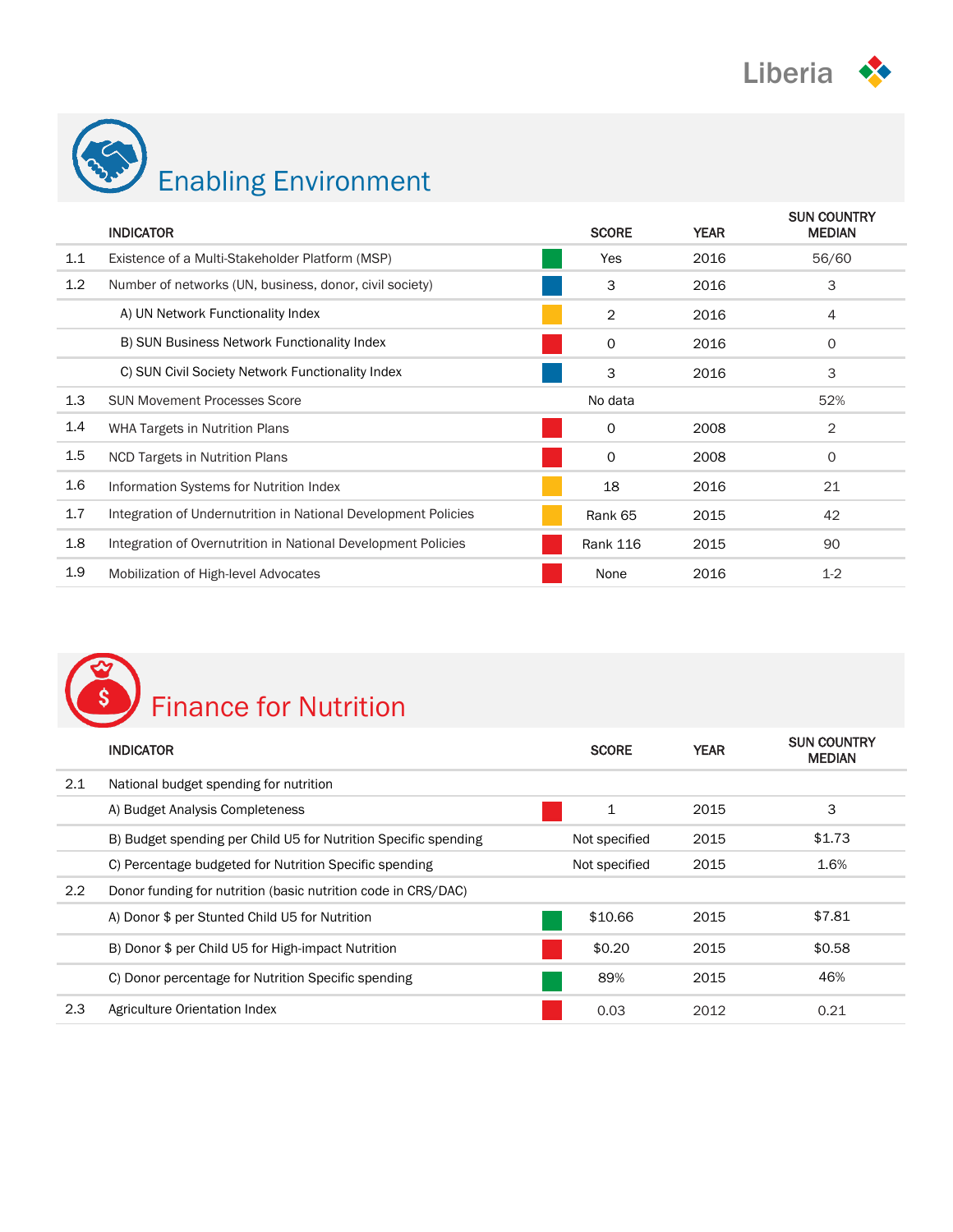



# Interventions and Food Supply

|      | <b>INDICATOR</b>                                              | <b>SCORE</b>             | <b>YEAR</b> | <b>SUN COUNTRY</b><br><b>MEDIAN</b> |
|------|---------------------------------------------------------------|--------------------------|-------------|-------------------------------------|
| 3.1  | Baby-Friendly Hospital Initiative-certified Health Facilities | No data                  |             | 3%                                  |
| 3.2  | Severe Acute Malnutrition Treatment                           | 43%                      | 2012        | 30%                                 |
| 3.3  | Vitamin A Supplementation (children 6-59 mos)                 | 61%                      | 2015        | 78%                                 |
| 3.4  | Antenatal Iron Supplementation (90+ tablets)                  | 21%                      | 2013        | 29%                                 |
| 3.5  | Health Worker Density (per 1000 population)                   | 0.28                     | 2008        | 0.99                                |
| 3.6  | <b>lodized Salt Availability</b>                              | 91%                      | 2013        | 80%                                 |
| 3.7  | ORS and zinc treatment for U5 diarrhea                        | 3%                       | 2013        | 6%                                  |
| 3.8  | Deworming treatment (children 12-59 mos)                      | 56%                      | 2013        | 42%                                 |
| 3.9  | Insecticide treated net use (children 0-5 yrs)                | 44%                      | 2016        | 43%                                 |
| 3.10 | Vaccines (DTP3 in 1 yr olds)                                  | 79%                      | 2016        | 86%                                 |
| 3.11 | <b>Family Planning Met Needs</b>                              | 37%                      | 2013        | 47%                                 |
| 3.12 | Non-staple Foods Availability (% of calories)                 | 34%                      | 2012        | 39%                                 |
| 3.13 | Fruits & Vegetables Availability (grams per capita)           | 193                      | 2013        | 276 g                               |
| 3.14 | <b>Fortification Status of Food Vehicles</b>                  | Build salt, oil,<br>rice | 2016        | N/A                                 |
| 3.15 | Social Protection Programme coverage                          | 61%                      | 2007        | 14%                                 |



|     | <b>INDICATOR</b>                                                                       | <b>SCORE</b> | <b>YEAR</b> | <b>SUN COUNTRY</b><br><b>MEDIAN</b> |
|-----|----------------------------------------------------------------------------------------|--------------|-------------|-------------------------------------|
| 4.1 | International Code of Marketing of Breastmilk Substitutes - level of<br>implementation | <b>No</b>    | 2016        | N/A                                 |
| 4.2 | <b>Maternity Protection Legislation</b>                                                | No data      |             | N/A                                 |
| 4.3 | Right to Food                                                                          | Medium high  | 2003        | N/A                                 |
| 4.4 | Restrictions on Marketing of Food/Beverages to Children                                | Not achieved | 2016        | N/A                                 |
| 4.5 | <b>Mandatory Food Fortification</b>                                                    | Wheat, oil   | 2013, 2014  | 2<br>food vehicles                  |
| 4.6 | Fortification standards                                                                | Wheat, oil   | 2016, 2014  | 2<br>food vehicles                  |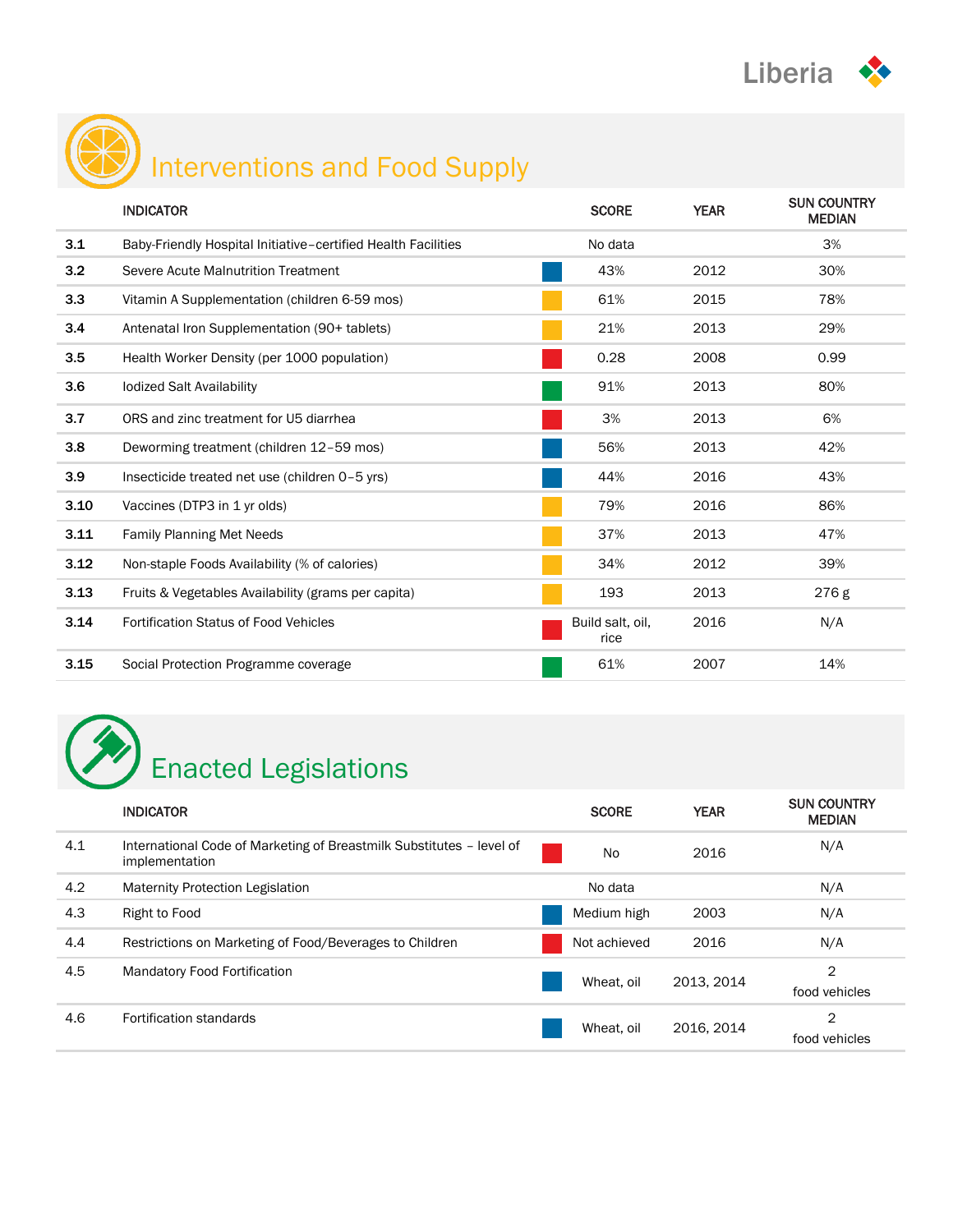



|      | <b>INDICATOR</b>                                       | <b>SCORE</b> | <b>YEAR</b> | <b>SUN COUNTRY</b><br><b>MEDIAN</b> |
|------|--------------------------------------------------------|--------------|-------------|-------------------------------------|
| 5.1  | Diarrhoea in children U5                               | 26%          | 2013        | 18%                                 |
| 5.2  | Access to a basic drinking water service               | 70%          | 2015        | 68%                                 |
| 5.3  | Access to a basic sanitation service                   | 17%          | 2015        | 37%                                 |
| 5.4  | Malaria incidence (per 1000 population)                | 246          | 2015        | 101                                 |
| 5.5  | Measles cases reported (children U5)                   | 400          | 2016        | 124                                 |
| 5.6  | Adolescent fertility (per 1000 women 15-19 years)      | 147          | 2013        | 91                                  |
| 5.7  | New HIV infections (per 1000 uninfected population)    | 0.56         | 2015        | 0.5                                 |
| 5.8  | Tuberculosis incidence (per 1000 population)           | 308          | 2016        | 183                                 |
| 5.9  | Undernourishment prevalence                            | 32%          | 2015        | 19%                                 |
| 5.10 | Moderate/severe food insecurity                        | No data      |             | 49%                                 |
| 5.11 | Early marriage (before age 18)                         | 36%          | 2013        | 31%                                 |
| 5.12 | Female secondary school enrollment                     | 33%          | 2015        | 44%                                 |
| 5.13 | Violent discipline among children 2-14 years           | 90%          | 2007        | 82%                                 |
| 5.14 | Growth in household income (shared prosperity premium) | No data      |             | 0.6%                                |
| 5.15 | Urban population living in slums                       | 66%          | 2014        | 54%                                 |

# IYCF and Dietary Intake

|     | <b>INDICATOR</b>                                | <b>SCORE</b> | <b>YEAR</b> | <b>SUN COUNTRY</b><br><b>MEDIAN</b> |
|-----|-------------------------------------------------|--------------|-------------|-------------------------------------|
| 6.1 | Exclusive breastfeeding (infants 0-5 mos)       | 55%          | 2013        | 42%                                 |
| 6.2 | Early initiation of breastfeeding               | 61%          | 2013        | 52%                                 |
| 6.3 | Minimum Acceptable Diet (children 6-23 mos)     | 5%           | 2013        | 12%                                 |
| 6.4 | Minimum Diet Diversity (children 6-23 mos)      | 10%          | 2013        | 22%                                 |
| 6.5 | Fruit and vegetable intake (g/day in adults)    | 194          | 2010        | 210                                 |
| 6.6 | Sodium intake (g/day in adults)                 | 2.7          | 2010        | 2.8                                 |
| 6.7 | Urinary iodine concentration (median $\mu$ g/l) | 244          | 2011        | 161                                 |
| 6.8 | Population consumption of fortified food        | No data      |             | N/A                                 |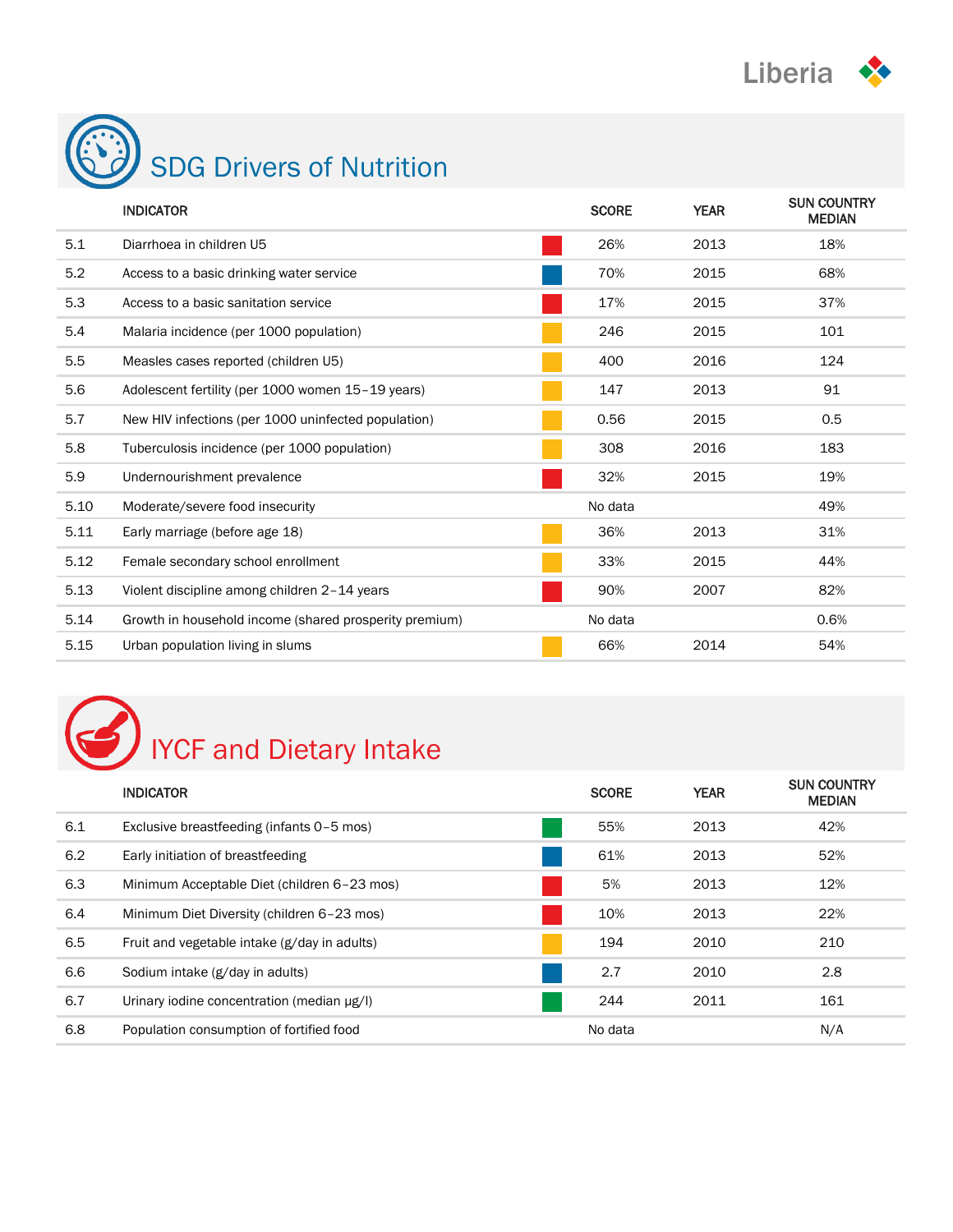



|      | <b>INDICATOR</b>                                      | <b>SCORE</b> | <b>YEAR</b> | <b>SUN COUNTRY</b><br><b>MEDIAN</b> |
|------|-------------------------------------------------------|--------------|-------------|-------------------------------------|
| 7.1  | Stunting (children U5)                                | 32%          | 2013        | 32%                                 |
| 7.2  | Low birthweight                                       | 14%          | 2007        | 13%                                 |
| 7.3  | Overweight (children U5)                              | 3.2%         | 2013        | 4%                                  |
| 7.4  | Wasting (children U5)                                 | 6%           | 2013        | 7%                                  |
| 7.5  | Anaemia among pregnant women                          | 38%          | 2016        | 44%                                 |
| 7.6  | Anaemia among non-pregnant women                      | 34%          | 2016        | 37%                                 |
| 7.7  | Low BMI (adult women)                                 | 8%           | 2016        | 9%                                  |
| 7.8  | Overweight and obesity (adult women)                  | 40%          | 2016        | 37%                                 |
| 7.9  | Overweight and obesity (adolescent girls 10-19 years) | 14%          | 2016        | 15%                                 |
| 7.10 | Diabetes (adult women)                                | 8%           | 2014        | 7.5%                                |
| 7.11 | Hypertension (adult women)                            | 28%          | 2015        | 28%                                 |



|     | <b>INDICATOR</b>                            | <b>SCORE</b> | <b>YEAR</b> | <b>SUN COUNTRY</b><br><b>MEDIAN</b> |
|-----|---------------------------------------------|--------------|-------------|-------------------------------------|
| 8.1 | Population below the poverty line           | 39%          | 2014        | 34%                                 |
| 8.2 | U5 Mortality Rate (per 1000 live births)    | 67           | 2016        | 61                                  |
| 8.3 | NCD Mortality Rate (per 100,000 population) | 640          | 2015        | 660                                 |
| 8.4 | Early child development status (36–59 mos)  | No data      |             | 62%                                 |
| 8.5 | Annual GDP growth per capita                | $-1.6%$      | 2016        | 4%                                  |